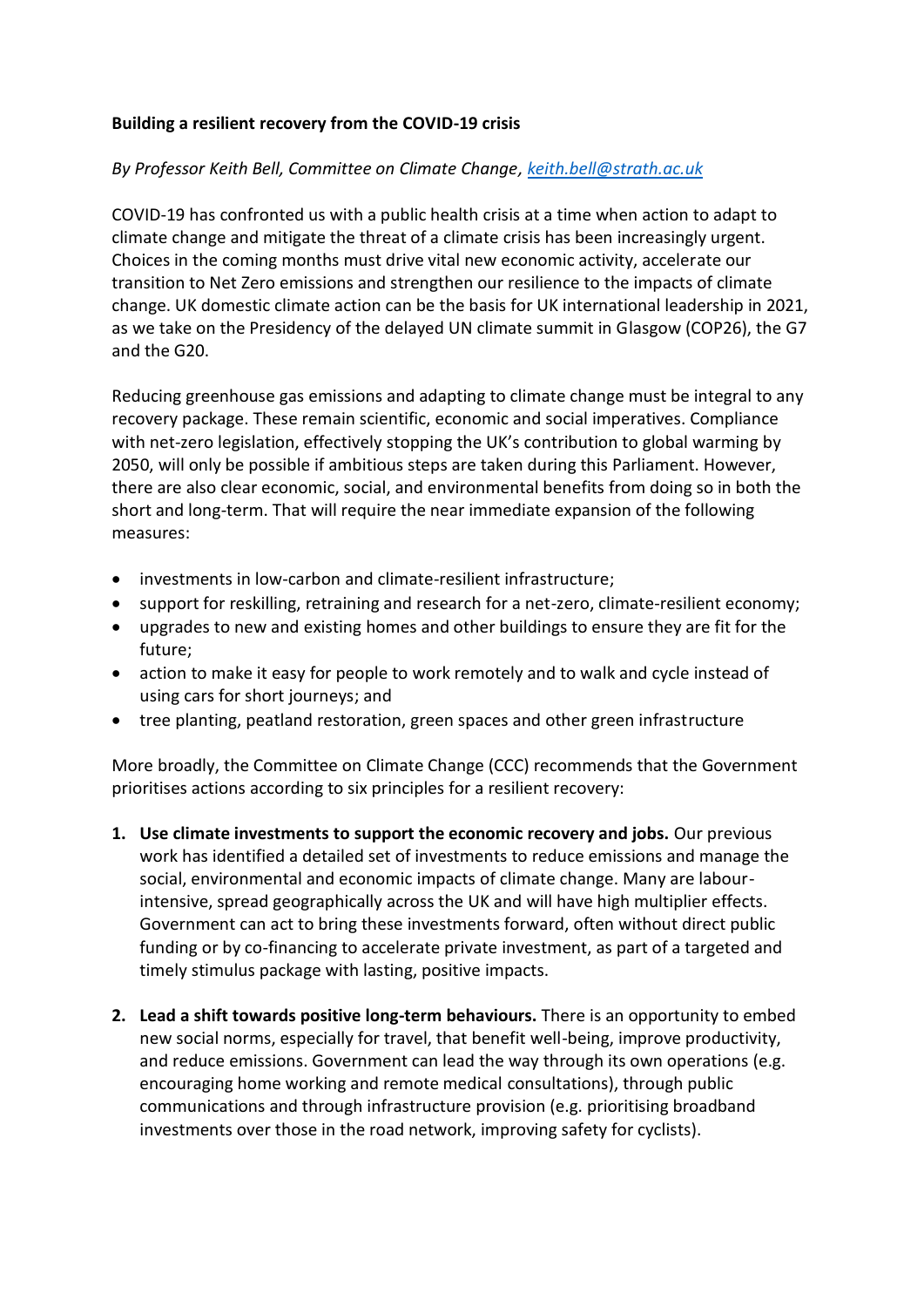- **3. Tackle the wider 'resilience deficit' on climate change.** This crisis has emphasised the importance of timely, evidence-led preparations for the key risks facing the country. Comprehensive plans to reduce emissions and to prepare for climate change are not yet in place. Strong policies from across UK, devolved and local government are needed to reduce our vulnerability to the destructive risks of climate change and to avoid a disorderly transition to Net Zero. Business must also play its part, including through full disclosure of climate risks. Plans must be implemented alongside the medium-term response to COVID-19 and will bring benefits to health, well-being and national security.
- **4. Embed fairness as a core principle.** The crisis has exacerbated existing inequalities and created new risks to employment in many sectors and regions, placing even greater priority on the fair distribution of policy costs and benefits. The response to the pandemic has disproportionately affected the same lower-income groups and younger people who face the largest long-term impacts of climate change. The benefits of acting on climate change will be huge but must be shared widely, and the costs must not burden those who are least able to pay or whose livelihoods are most at risk as the economy changes. It is important that the lost or threatened jobs of today are replaced by those created by the new, resilient economy.
- **5. Ensure the recovery does not 'lock-in' greenhouse gas emissions or increased climate risk.** It is right that actions are taken to protect jobs and industries in this immediate crisis, but the Government must avoid 'lock-in' to higher emissions or increased vulnerability to climate change impacts over the long term. Support for carbon-intensive sectors should be contingent on them taking real and lasting action on climate change, and new investments should be resilient to climate change.
- **6. Strengthen incentives to reduce emissions when considering fiscal changes.** Changes in tax policy can aid the transition to net-zero emissions. Many sectors of the UK economy do not currently bear the full costs of emitting greenhouse gases. Revenue could be raised by setting or raising carbon prices for these sectors, and low global oil prices provide an opportunity to offset changes in relative prices without hurting consumers. The UK's future carbon pricing mechanism should be designed to ensure that an appropriate price for carbon is maintained even in times of external shocks, for example through a well-designed floor price.

The delay of COP26 to November 2021 provides a window of opportunity to address the current policy deficit and establish a credible internationally-leading position in domestic policy:

- The Buildings and Heat Strategy, due later this year, must take low-carbon heating from a niche market in the UK to the dominant form of new heating installation by the early-2030s. It should be supported by a national effort to improve the energy efficiency of UK buildings along with ensuring their safety and comfort as the climate warms.
- The Government's recently expressed ambitions to change patterns of transport demand and decarbonise surface transport require strong policies to deliver them, especially in the context of protection against COVID-19 and the need to rebuild confidence in public transport.